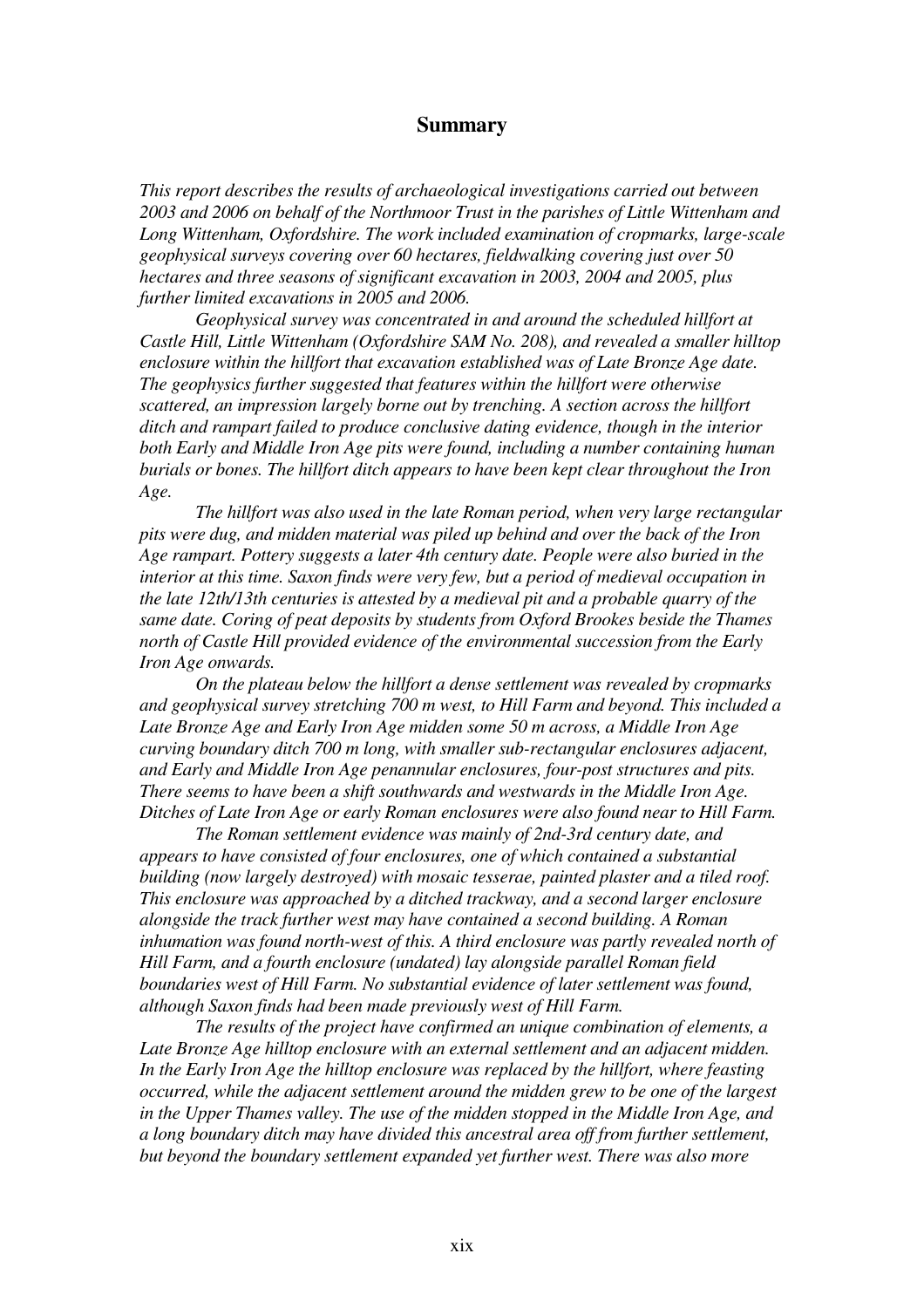*activity within the hillfort, including a much greater emphasis on burial, and the hillfort ditch was maintained throughout the Iron Age.* 

 *In the Roman period the settlement changed character but continued, and probably included a small villa, while the hillfort itself was probably reoccupied in the 4th century AD. Intriguingly both Roman cremations and inhumations continued to be buried around and within the hillfort, suggesting a continuity of burial location spanning at least 1000 years.* 

 *Geophysical survey and evaluation trenches were also dug across a cropmark complex at Neptune Wood east of Long Wittenham, revealing an Early Iron Age enclosure ditch, a Roman trackway and associated fields, and a pair of large Middle Saxon pits or waterholes. There were also possible early medieval ditches and later cultivation furrows.* 

*A combination of geophysical survey and test trenching was carried out in Clifton Meadow by the Thames, to trace the continuations of a Roman trackway crossing an earlier field system. Both features were traced into the meadow, and waterlogged evidence of Roman haymeadow recovered, but no dating evidence was recovered from the earlier boundaries.* 

 *A riverside terrace behind Little Wittenham manor was trenched, and late and post-medieval terracing appears to belong to the creation of a formal garden. A variety of other fields were walked and/or surveyed by magnetometer, some over cropmark sites, producing evidence of Mesolithic, Neolithic, Bronze Age, Iron Age and Roman occupation.*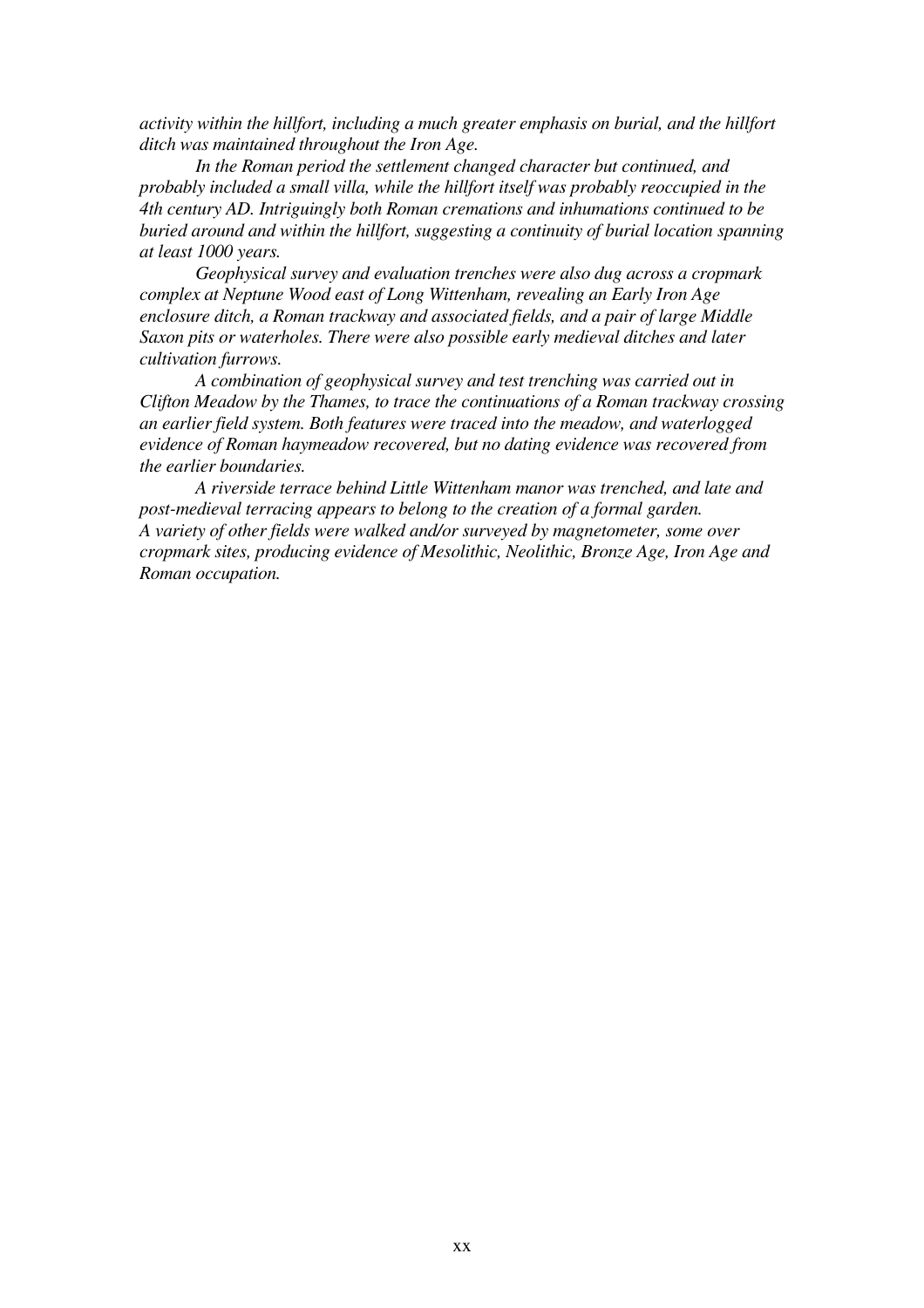## **Acknowledgements**

The project was funded by the Heritage Lottery Fund and by the Northmoor Trust, to both of whom Oxford Archaeology is grateful for the opportunity to carry out the work. The project was the brainchild of Steve Head, formerly Director of the Northmoor Trust, to whose inspiration the project is due. Tim Allen would like to thank Lesley Best, who managed the project for the Trust, for her pragmatic and intelligent approach, and John Sargent, Farm Manager, for his patience and co-operation. The co-operation of Tony Bell of Benfield & Loxley during the rebuilding works at Hill Farm was also much appreciated.

 Curatorial advice for the hillfort was provided by Chris Welch of English Heritage, and for the redevelopment of Hill Farm and the wider landscape by Paul Smith, Oxfordshire County Archaeologist. Other landowners whose kind offers of access for investigation we took up were Sir Martin Wood, Miss Anne Bowditch, Mr Nick Moseley and the Messrs Emmett.

 Within Oxford Archaeology Tim would like to thank all of those who took part and supervised volunteers, and particularly Hugo Lamdin Whymark, who shared with him the winter fieldwalking, and was second-in-command on the summer seasons of excavation. Thanks are also due to Paul Murray for sharing this responsibility in the 2004 excavation season, to Emily Glass who ran the Hill Farm excavations in 2005, and to Wayne Perkins and Mary Saunders for the 2005-6 work on Castle Hill.

 Oxford Archaeology is grateful for the collaboration of several universities. Glasgow University sent a team of students for the first season, several of whom returned in 2004, while Reading University also brought teams for field trips to sample deposits, and two students, Chris Speed and Marta Perez, provided useful soil analyses of the midden deposit that are summarised in this report. Dr Adrian Parker from Oxford Brookes University and Professor Mark Robinson from Oxford University involved their students in the environmental work, taking and analysing peat samples and identifying charred plant remains and snails. We would particularly like to thank Ash Parton, Gareth Tye, Amy Reynolds and Ben Harrold for their work on pollen, waterlogged plant remains, snails and charred plant remains, all of which is summarised and reproduced in this report.

 The project would not have been possible without the support of a host of other volunteers, to all of whom we are very grateful, and who made the project much more rewarding for us all. Members of the Oxford Archaeological and Historical Society (OUAS) and the Abingdon Area Archaeological and Historical Society (AAAHS) supported the fieldwalking in 2002-3, and students in the Oxford University Archaeological Society (OUAS) provided stalwart support in 2003-4. The trench behind Little Wittenham Manor reported upon in Chapter 14 was dug largely by the AAAHS, under the supervision of Jeff Wallis. A small team of volunteers deserve special mention for their continuing support: Richard Bailey, Ivan Stipala and Jill Eyers for geophysical survey, Jane Gordon-Cumming and Edwin Osborn, Chris Morling and Cynthia Graham-Kerr in post-excavation.

We thank Geophysical Surveys of Bradford, Time Team, English Heritage and Roger Ainslie for providing survey plots which have been reproduced in this report. We are particularly grateful to Roger Ainslie, who carried out a range of geophysical surveys using his own magnetometer and resistivity equipment without charge. All of the resistivity surveys in this volume are his work, and represent a significant addition to